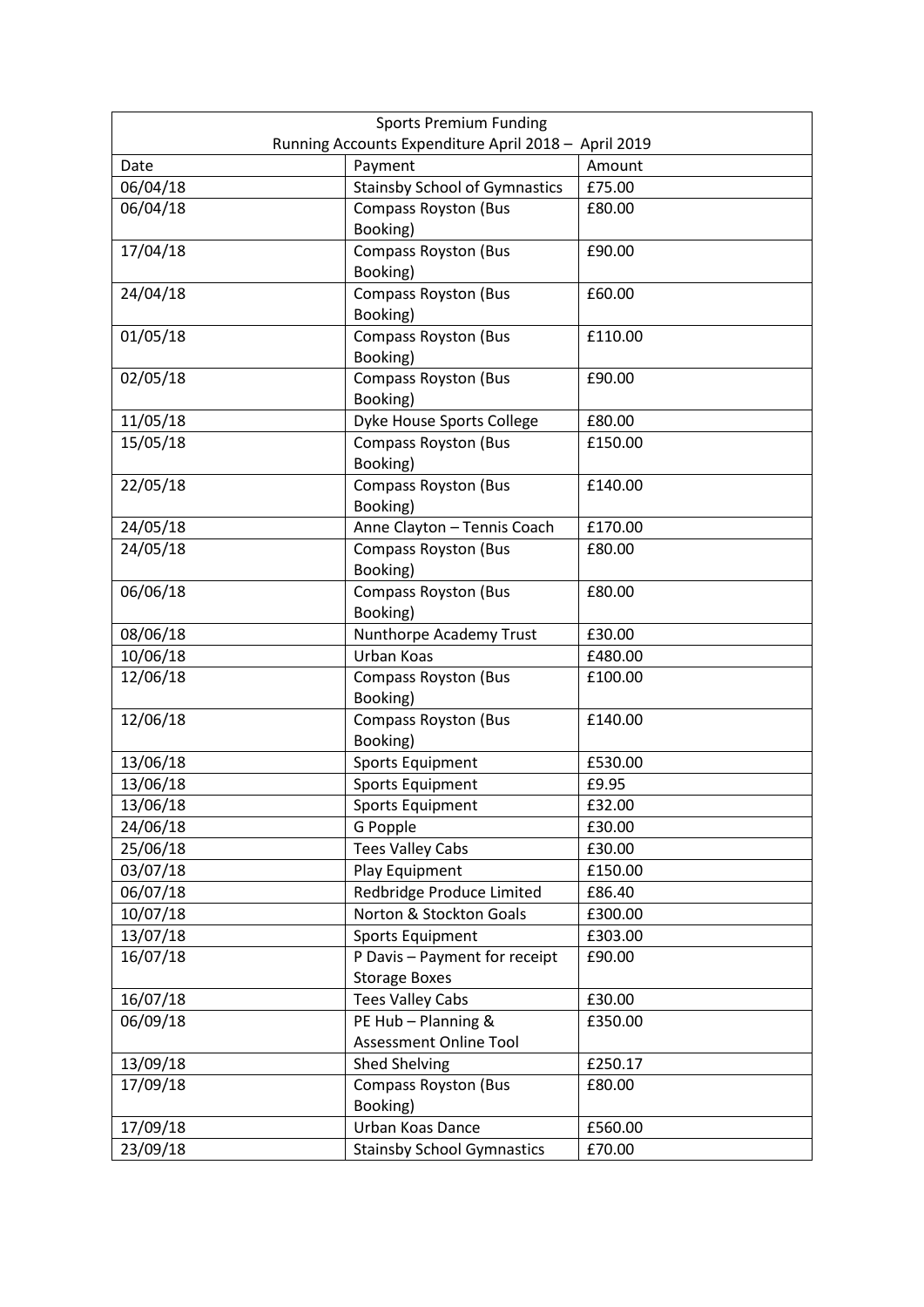| 24/09/18 | <b>Compass Royston (Bus</b><br>Booking) | £110.00   |
|----------|-----------------------------------------|-----------|
|          |                                         |           |
| 25/09/18 | <b>Compass Royston (Bus</b><br>Booking) | £100.00   |
| 26/09/18 | <b>Stainsby School Gymnastics</b>       | £70.00    |
| 01/10/18 | <b>Compass Royston (Bus</b>             | £80.00    |
|          | Booking)                                |           |
| 03/10/18 | <b>Compass Royston (Bus</b>             | £80.00    |
|          | Booking)                                |           |
| 16/10/18 | <b>Compass Royston (Bus</b>             | £135.00   |
|          | Booking)                                |           |
| 22/10/18 | <b>Tess Valley</b>                      | £40.00    |
| 06/11/18 | <b>Compass Royston (Bus</b>             | £90.00    |
|          | Booking)                                |           |
| 09/11/18 | TA Pay for After School                 | £89.02    |
|          | Provision                               |           |
|          |                                         | £105.47   |
| 09/11/18 | TA Pay for After School                 |           |
|          | Provision                               |           |
| 13/11/18 | <b>Shooting Stars Netball</b>           | £180.00   |
| 13/11/18 | <b>Compass Royston (Bus</b>             | £115.00   |
|          | Booking)                                |           |
| 13/11/18 | <b>Compass Royston (Bus</b>             | 95.00     |
|          | Booking)                                |           |
| 13/11/18 | <b>School Sports Partnership</b>        | £1729.60  |
| 15/11/18 | LC Sports Coaching                      | £420.00   |
| 15/11/18 | TA Pay for After School<br>Provision    | £246.00   |
| 27/11/18 | <b>Compass Royston (Bus</b><br>Booking) | £90.00    |
| 28/11/18 | <b>Sports Equipment</b>                 | £3,603.00 |
| 31/12/18 | Normans of Billingham                   | £23.98    |
| 16/01/19 | PE Equipment                            | £27.72    |
| 22/01/19 | <b>Compass Royston (Bus</b>             | £90.00    |
|          | Booking)                                |           |
| 28/01/19 | Urban Koas                              | £400.00   |
| 28/01/19 | <b>Compass Royston (Bus</b>             | £70.00    |
|          | Booking)                                |           |
| 04/02/19 | <b>Compass Royston (Bus</b>             | £60.00    |
|          | Booking)                                |           |
| 08/02/19 | TA Pay for After School                 | £505.62   |
|          | Provisions                              |           |
| 12/02/19 | <b>Compass Royston (Bus</b>             | £50.00    |
|          | Booking)                                |           |
| 26/02/19 | <b>Compass Royston (Bus</b>             | £50.00    |
|          | Booking)                                |           |
| 04/03/19 | <b>Tees Valley Cabs</b>                 | £30.00    |
| 19/03/19 | <b>Compass Royston (Bus</b>             | £80.00    |
|          | Booking)                                |           |
| 25/03/19 | Urban Koas                              | £1,000    |